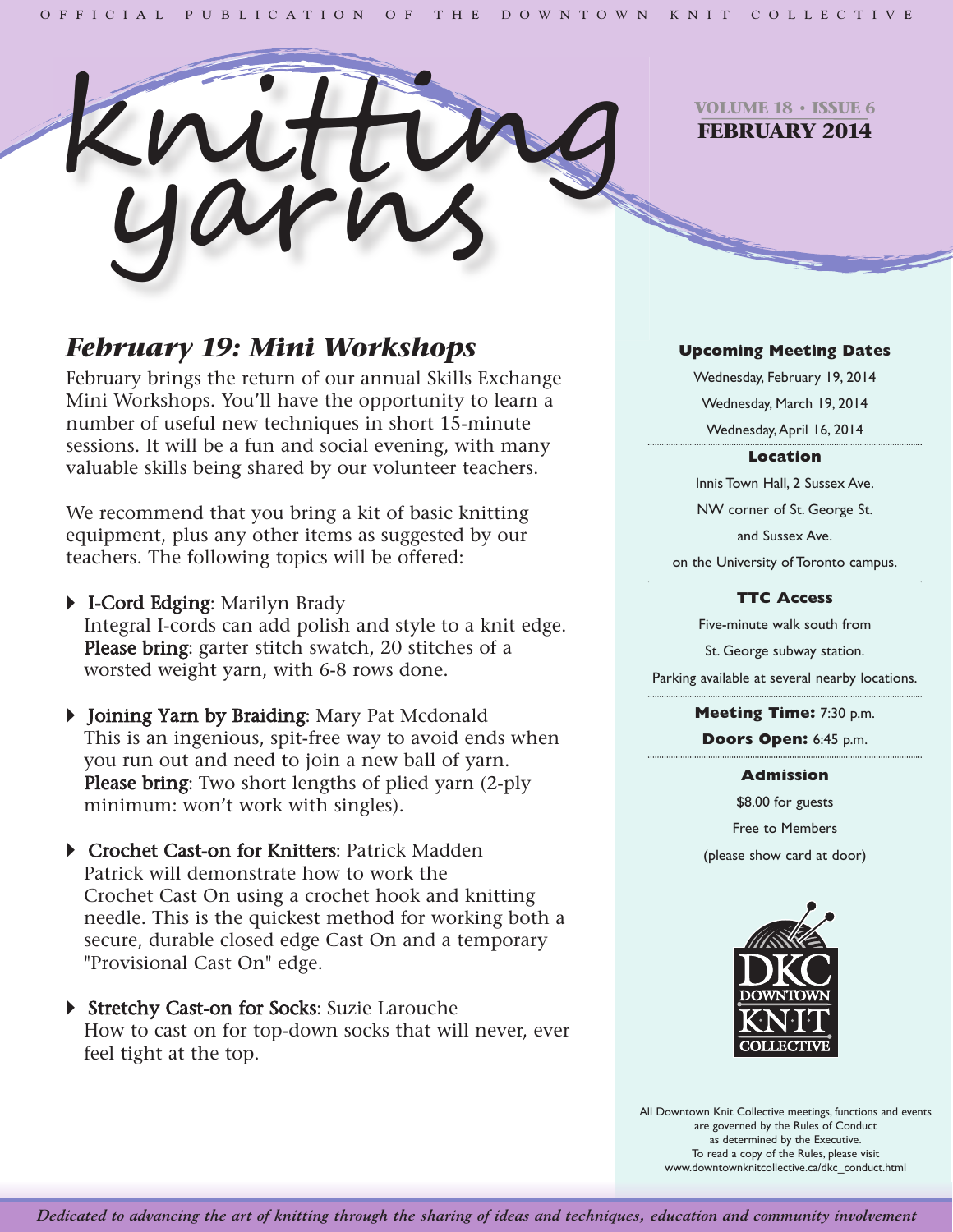# **Highlights of the January Meeting** *by Heather Brady*

A large and appreciative crowd was on hand to hear from Jonathon Leonard of the legendary yarn store Romni Wools.

# **Announcements**

By a show of hands, almost everyone in the audience experienced power failure over the holidays. We assume all used woolens to stay warm.

Candace Eisner Strick has been confirmed as this year's keynote instructor at the Frolic. Workshop signups will be available soon. She is a super friendly and talented knitter and teacher, and we're very excited to have her.

# **Raffle**

A shawl pin from Cynthia Blanton Studio was won by Susan Shone. A Hugs & Kisses hat kit from Waterloo Wools was won by Rhoda Hill. Flo Flory picked up a Pearl Clutch kit from Westminster Fibres.

#### **Show & Tell**

Mary Pat showed off a Beer Mitt– essentially a cupholder for your hand. She says it's not a great work of art, but very popular. She's made a dozen of them so far, and the pattern is free on Ravelry. The audience absolutely loved it.

As promised, soon-to-be grandmother Trish D showed off some more baby stuff. This time it was a bright red bunting bag with buttons down the sides and a hood. She also showed highlights from a bag of baby sweaters she made about 15 years ago and forgot all about. What a fortuitous find.

# **Guest Speaker** Jonathon Leonard

Every Toronto knitter has a story or two about an experience at Romni Wools. Having grown up in the store, and now as the manager, Jonathon has hundreds of them.

Romni is by far the largest knitting

store in Toronto, and well-known across Canada. Jonathon has been working full-time in the store for the past 12 years.

Jonathon remembers his dad installing drywall in Romni's first incarnation at King and Parliament in the 70s. They started out by selling yarn off large cones, from chiefly English and Scottish suppliers.

After a year, the store moved to King and John. They still chiefly sold cone yarn, but had expanded to include Rowan and some Kafe Fassett kits. They also started stocking spinning wheels and fibre direct from the mill. Jonathon says that some of his earliest memories include helping his dad pack an Econoline van full of yarn and spinning wheels and heading out to conventions and shows. He was forced to warp looms at an early age, and was paid in Happy Meals. It did him good.

In the mid-80s the store moved again, this time to Queen and Spadina. Yarn lines were expanding, and Romni was stocking more designer yarns and balls as opposed to cones. Mills were becoming more attuned to the needs of hand knitters, using more exotic fibres. The use of knitting machines was also on the rise (though they cost almost \$5000 at the time). Jonathon distinctly remembers one of the first fun-fur novelty yarns, Nutria by Katia. He says they sold bucketloads of it. Regia self-patterning sock yarn was another ground-breaking product that emerged in the 80s.

In 1991 the store moved to its current home at Queen and Bathurst. With each move the store got bigger. If you can believe it, Jonathon said at first there were just shelves around the perimeter of the room with a small table in the middle. As everyone knows, it's now packed to the rafters and

beyond. Funny how yarn does that. For all the yarn that is on display, they have at least three times that much in storage. Despite this vast stock, he keeps in touch with local yarn stores to ensure there isn't too much duplication. He likes to keep things friendly.

Having seen every yarn under the sun, Jonathon had some tips for the audience:

• Gauge is fleeting, but yardage never lies. Trying to figure out patterns is one of the most complicated parts of the business. He calls it "fun– a challenge with a certain aspect of danger".

• He likes square needles and finds they really equalize tension and prevent hand fatigue. But watch out... the gauge is different and you will likely need to go up a size.

• Variegated yarns can look fine– until you start your decreases. Suddenly the colour changes are all bunched together. Jonathon hates that!

• Customer demand plays a big part in what Romni stocks. Mention it to him, and he will do his best to get it.

• Know and love Ravelry. With four million+ users, there's nowhere to go but up. They are working on a new website and getting a computer in the store for customer pattern downloads. It's the future.

• Don't be afraid of chenille. He likes Tencel (rayon) the best. Throw it in the washer and dryer– once the fabric is stabilized, it will wear like iron.

What does Jonathon love about owning a yarn store? Everything! If he had become a doctor of a lawyer, his parents would have been very disappointed.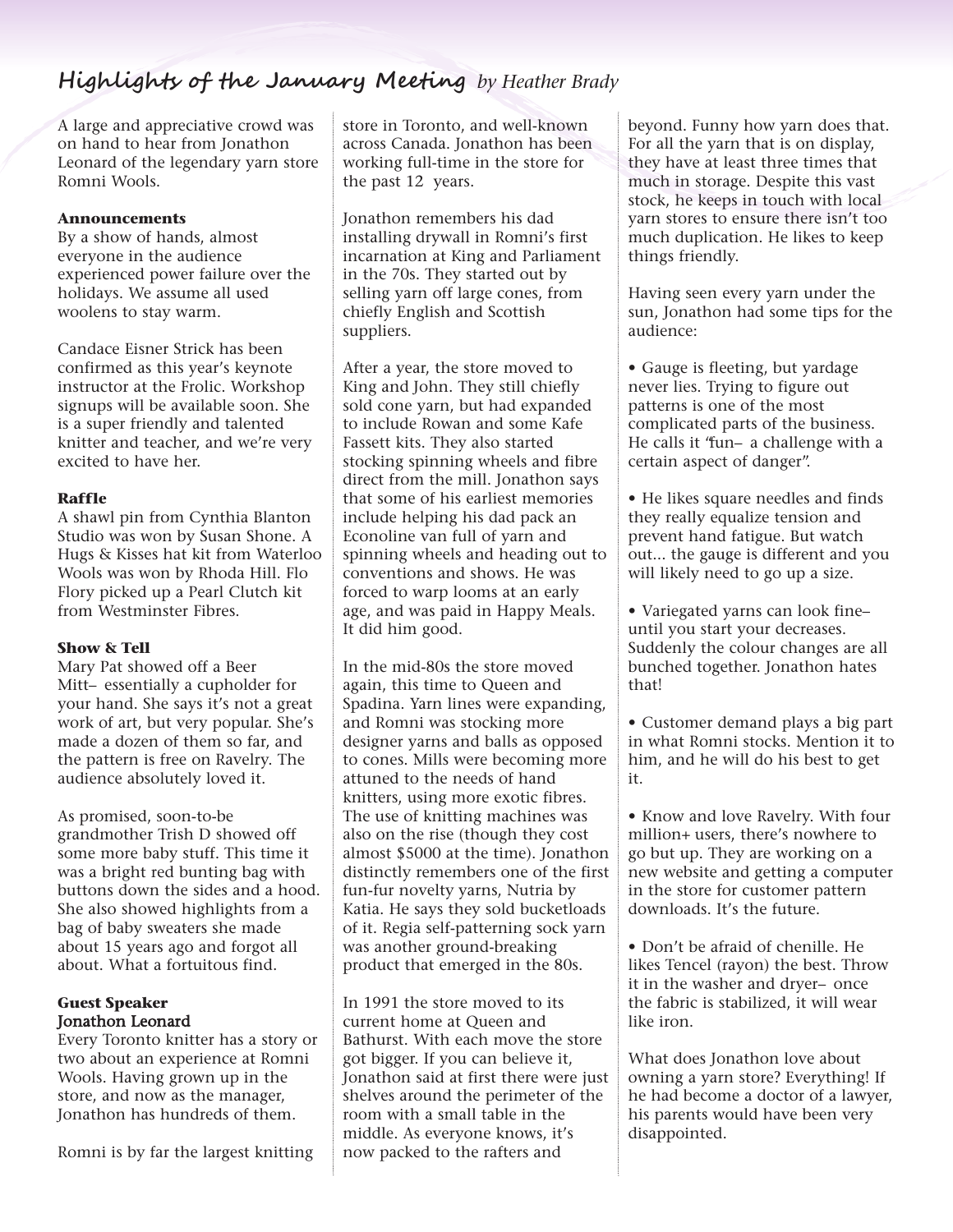# **Charity Knitting**

*As knitters, we truly have the power to make a difference in our community and abroad. Here are just a few of the organizations that can use our skills:*

#### **Casting off the Cold Knitting/Crocheting for Charity** Contact: Sally Karamath castingoffthecold@gmail.com www.castingoffthecold.ca

Casting Off the Cold is a 100% volunteer non-profit organization whose members devote their knitting and crocheting skills to making winter apparel for the less fortunate in York Region and in the Greater Toronto Area.

Established in 2007 by Unionville artist and knitter Sally Karamath, the group knits or crochets hats, mitts, scarves, sweaters, blankets and socks which they donate to shelters such as the Yellow Brick House and other community organizations that help the unfortunate, especially during the harsh winter months.

Warm clothing is a winter necessity that many people in our own and neighbouring communities may not be able to afford because of extenuating circumstances, says Founder Sally Karamath. Our volunteers put their needles together to knit warmth for someone who may otherwise go without.

Earlier, knitters also started to craft blankets that are given to seriously ill and traumatized children, ages of 0 to 18 through the auspices of Project Linus.

And for those who might have excess yarn in storage at home, Casting Off the Cold will gladly accept donations of yarn to distribute to volunteer knitters.

Contributions from anyone, beginners to expert knitters, are most welcome.

# **Project Linus Canada** Contact: Rona Kleiman ronklei@rogers.com plcanada.cjb.net

Project Linus is a 100% volunteer non-profit organization. It is their mission to provide love, a sense of security, warmth and comfort to children who are seriously ill, traumatized or otherwise in need through the gifts of new, homemade, washable blankets and afghans, lovingly crafted by volunteer blanketeers.

The website gives a list of Canadian chapters and an explanation of their mission. They are in need of hand made blankets, any color and any pattern, sized about 40 by 60 inches. Donations can be made to the address on the website. They are a registered charity and can offer tax receipts. The blankets MUST be hand made and washable.

# **Teddies for Tragedies** teddiesfortragedies.org

In 1998, the Teddies for Tragedies website was created. Today they have volunteers all over the world knitting 10" teddy bears for children traumatized because of war, natural disasters, or poverty.

Their volunteers knit teddies as a hobby. There is no quota to fill. This is an ongoing project and teddies are collected throughout the year. In the fall they are taken to a distribution centre for packaging into shoeboxes.

The main distribution center is in Kitchener, Ontario. They even receive packages from the U.K. filled with wonderful knitted teddies. On average per year they have more than 5000

bears donated and processed.

There are some pictures on the website showing children receiving these teddies all over the world. The "Thank You" pages list some of the volunteers who donated their teddies and/or supplies to the cause. They are grateful for the wonderful people who care about those children who have suffered trauma and make them feel better.

All the teddies are knitted (some crocheted) in a very simple pattern. The choice of coloured yarn is what makes each teddy the same, yet different. Teddies need to be the same size and pattern because some of these shoeboxes are delivered to a village with dozens of children and each teddy has to "look" the same, except for the colours.

Cotton bags to fit each teddy are made for the teddies. It is often as important as the teddy itself. Some children call the bag "teddy's home". Some children even take the teddy to school, where available, for moral support.

They do accept teddies, bags, donated wool and cotton material.

Patterns, samples and directions can be found on the Teddies for Tragedies website.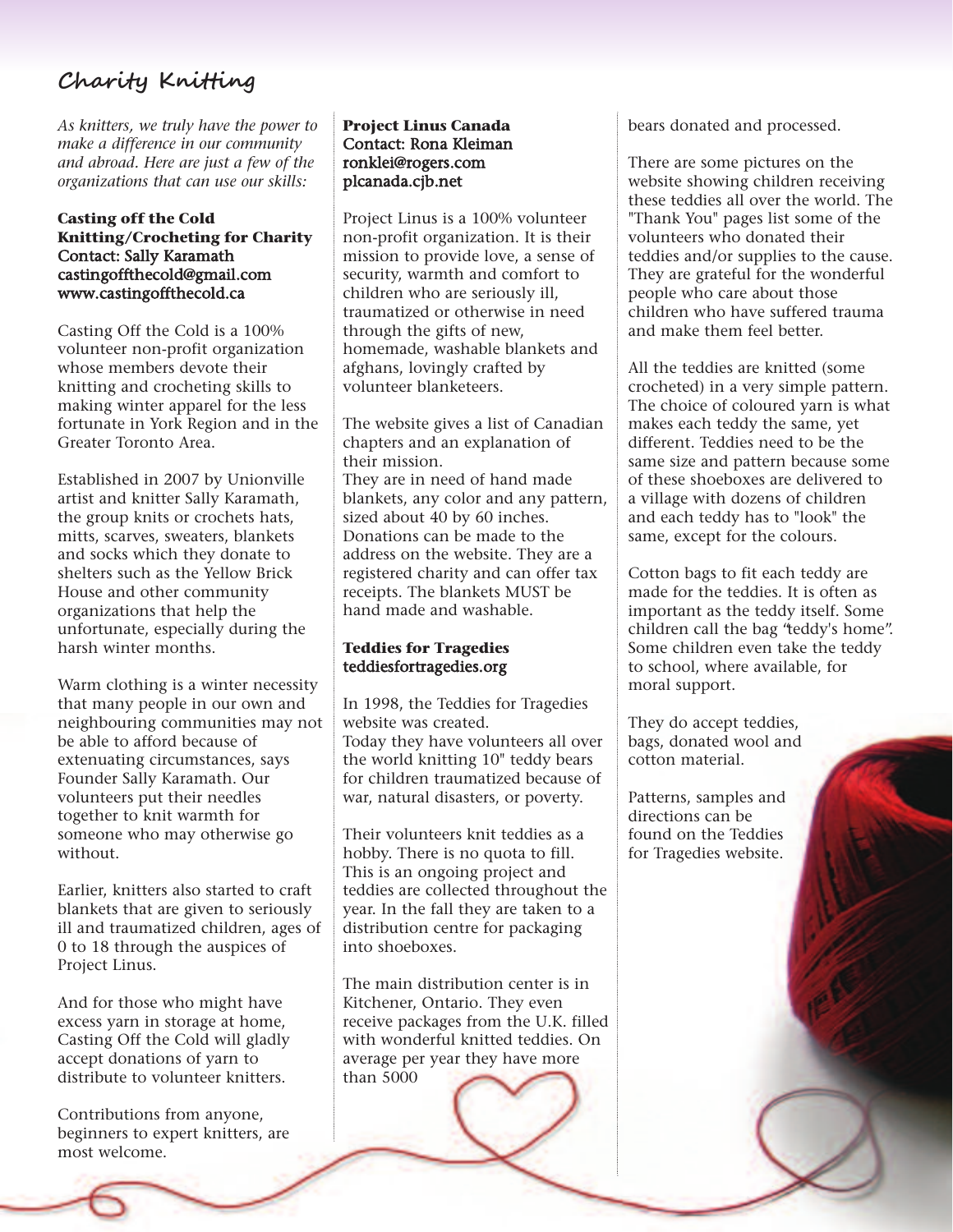# **TORONTO KNITTER'S**

April 26-27, 2014 Toronto, Ontario, Canada The fibre event of the year!

# Countdown to the Frolic: Workshops, Workshops, Workshops!

We are very fortunate in Toronto to have so many wonderful fibre arts instructors. The following two instructors are members of our own guild.



### Introducing Kim Hume

You may remember Kim as a commentator at our December Fashion Show, Work of Our Hands. Kim came to crochet from a curiosity about crochet flowers and experimenting with different stitches. Kim will be offering two Crochet Workshops. Sign up quickly, last year's workshop sold out!

#### Crochet Crash Course

Knitters, learn to crochet! For absolute beginners– no previous crochet or knitting experience required. Crochet is quick, easy and can add lovely embellishments and edgings to your knitting projects. In a 3-hour class, learn the basics of crochet including chain stitch, single crochet and double crochet, and put the stitches together to make a cell-phone cozy. Learn to read a pattern and a crochet chart.

#### $\blacktriangleright$  Crocheted Flowers

Put a flower on it! Take crochet to the next level and learn to make sweet flowers with crochet. Add a pop of handmade texture and colour to your coat, hat, hairstyle, or handbag. Working through three separate flower patterns, students will learn how to read a pattern, how to read charts, how to crochet in the round, how to combine stitches for shaping and how to add layers for three-dimensions.



#### Introducing Barbara Aikman

Barb is a multi-talented gal. She is not only a knitter, she is an accomplished spinner, having obtained her OHS Spinning Certificate. Barb was a member of the Toronto Spiders, three time World Champions in the International Back to Back Wool Challenge.

#### Introduction to Spinning on a Wheel

Students will learn the basics of spinning yarn on a spinning wheel. We'll discuss the different types of wheels and fibre choices available for spinners. You'll learn how to card and prepare your fibre, the different drafting techniques, controlling twist, plying and finishing techniques. No need to bring your own wheel; the \$10.00 material fee covers the cost of fleece/roving and use of a spinning wheel.

# $\blacktriangleright$  Spindle Spinning

Learn the ancient art of spinning on a spindle. You'll cover all the necessary steps to produce your own handspun yarn. This workshop will go over the different fibres used, fibre preparation, drawing out the fibre, putting twist into your yarn, plying and finishing techniques.

A \$25.00 Materials Fee covers the cost of a spindle and roving.

# **UPCOMING EVENTS**

# **YarnOver SleepOver Retreat**

Last year's retreat was so much fun, we've decided to do it again. It's a weekend of crafty fun with 9 teachers and 13 classes, plus a fashion show and marketplace. It runs from April 11-13 at Fern Resort, near Orillia.Visit the website for all the details: yarnoversleepover.com

#### **16th Annual Knitter's Frolic**

This year's Frolic is coming up fast! It's the weekend of April 26- 27. As always, the event will feature workshops, food, fibre and fun. Our keynote instructor this year will be author and knitwear designer **Candace Eisner Strick**.

- **• Marketplace:** Saturday 9:00 a.m. to 4:30 p.m.
- **Workshops:** Saturday 9:30 a.m. to 5:00 p.m. Sunday 10:00 a.m. to 5:00 p.m.
- **• Location:** Japanese Canadian Cultural Centre 6 Garamond Court,Toronto

# **DKC Executive**

*President:* **Carole Adams** [president@downtownknitcollective.ca](mailto: president@downtownknitcollective.ca)

*Programming Coordinator:* **Catherine Osborne** [programme@downtownknitcollective.ca](mailto: programme@downtownknitcollective.ca)

*Communications Coordinator:* **Suzie Larouche** [communications@downtownknitcollective.ca](mailto: communications@downtownknitcollective.ca)

*Treasurer:* **Wendy Mauzeroll** [treasurer@downtownknitcollective.ca](mailto: treasurer@downtownknitcollective.ca)

*Secretary:* **Kerry Fast** [secretary@downtownknitcollective.ca](mailto: secretary@downtownknitcollective.ca)

> *Special Events/Promotions Coordinator:* **Joan Kass**

[events@downtownknitcollective.ca](mailto: events@downtownknitcollective.ca)

<www.downtownknitcollective.ca> [feedback@downtownknitcollective.ca](mailto: feedback@downtownknitcollective.ca)

[@DKCtoronto](https://twitter.com/DKCToronto) [facebook.com/DKCtoronto](https://www.facebook.com/DKCToronto)